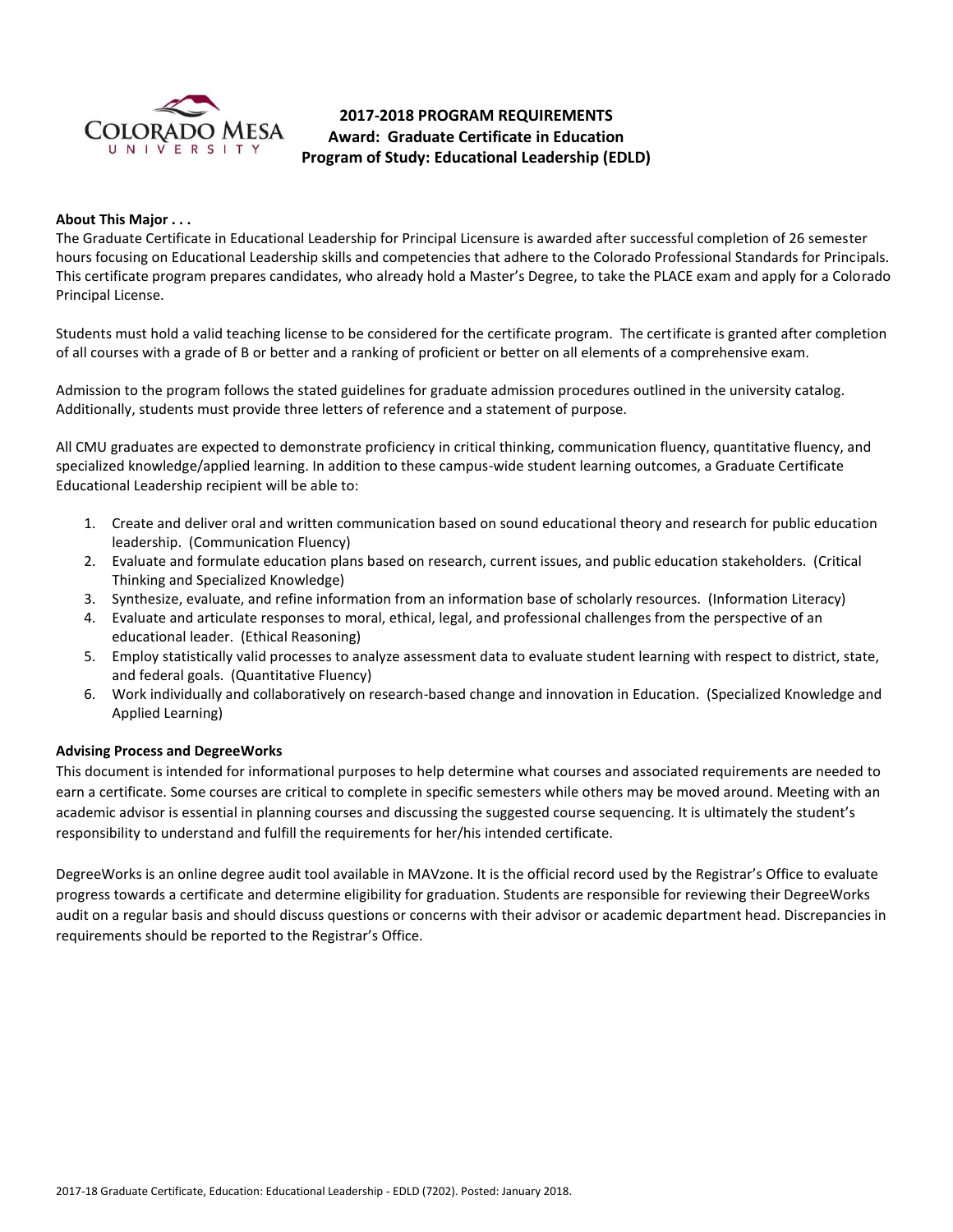# **Graduation Process**

Students must complete the following in the first two months of the semester prior to completing their certificate requirements (for one semester certificates complete in the first week of class):

- Review their DegreeWorks audit and create a plan that outlines how unmet requirements will be met in the final semester.
- Meet with their advisor and modify their plan as needed. The advisor must approve the final plan.
- Submit the "Intent to Graduate" form to the Registrar's Office to officially declare the intended graduation date and commencement ceremony plans.
- Register for all needed courses and complete all requirements for each degree sought.

Submission deadlines and commencement details can be found at [http://www.coloradomesa.edu/registrar/graduation.html.](http://www.coloradomesa.edu/registrar/graduation.html)

If your petition for graduation is denied, it will be your responsibility to apply for graduation in a subsequent semester. Your "Intent to Graduate" does not automatically move to a later graduation date.

## **INSTITUTIONAL GRADUATE DEGREE REQUIREMENTS**

The following institutional requirements apply to all CMU graduate-level degrees. Specific programs may have different requirements that must be met in addition to institutional requirements.

- Graduate certificates consist of a minimum of 5 credit hours. Master's degrees consist of a minimum of 30 credit hours. Doctoral degrees consist of a minimum of 60 credit hours
- All credits in a graduate program must be minimally at the 500-level.
- At least fifty percent of the credit hours must be taken at CMU.
- Students must achieve a 3.00 cumulative GPA or higher in all CMU coursework.
- A course may only be used to fulfill one requirement for each degree/certificate.
- Capstone exit assessment/projects (e.g., Major Field Achievement Test) requirements are identified under Program-Specific Requirements.
- The Catalog Year determines which program sheet and certificate requirements a student must fulfill in order to graduate. Visit with your advisor or academic department to determine which catalog year and program requirements you should follow.
- See "Requirements for Graduate Degrees and Certificates" in the catalog for a complete list of graduation requirements.

# **PROGRAM-SPECIFIC REQUIREMENTS**

- 26 semester hours for the Graduate Certificate in Education, Educational Leadership for Principal Licensure.
- Students must earn a "B" in every course at the graduate level.
- A master's degree from an accredited college is required, prior to beginning the program.
- A fully completed application including official transcripts is required prior to beginning the program.
- Applicants must hold a valid Professional Colorado Educator License. It is recommended that students work closely with a faculty advisor when selecting courses and scheduling classes prior to registration.